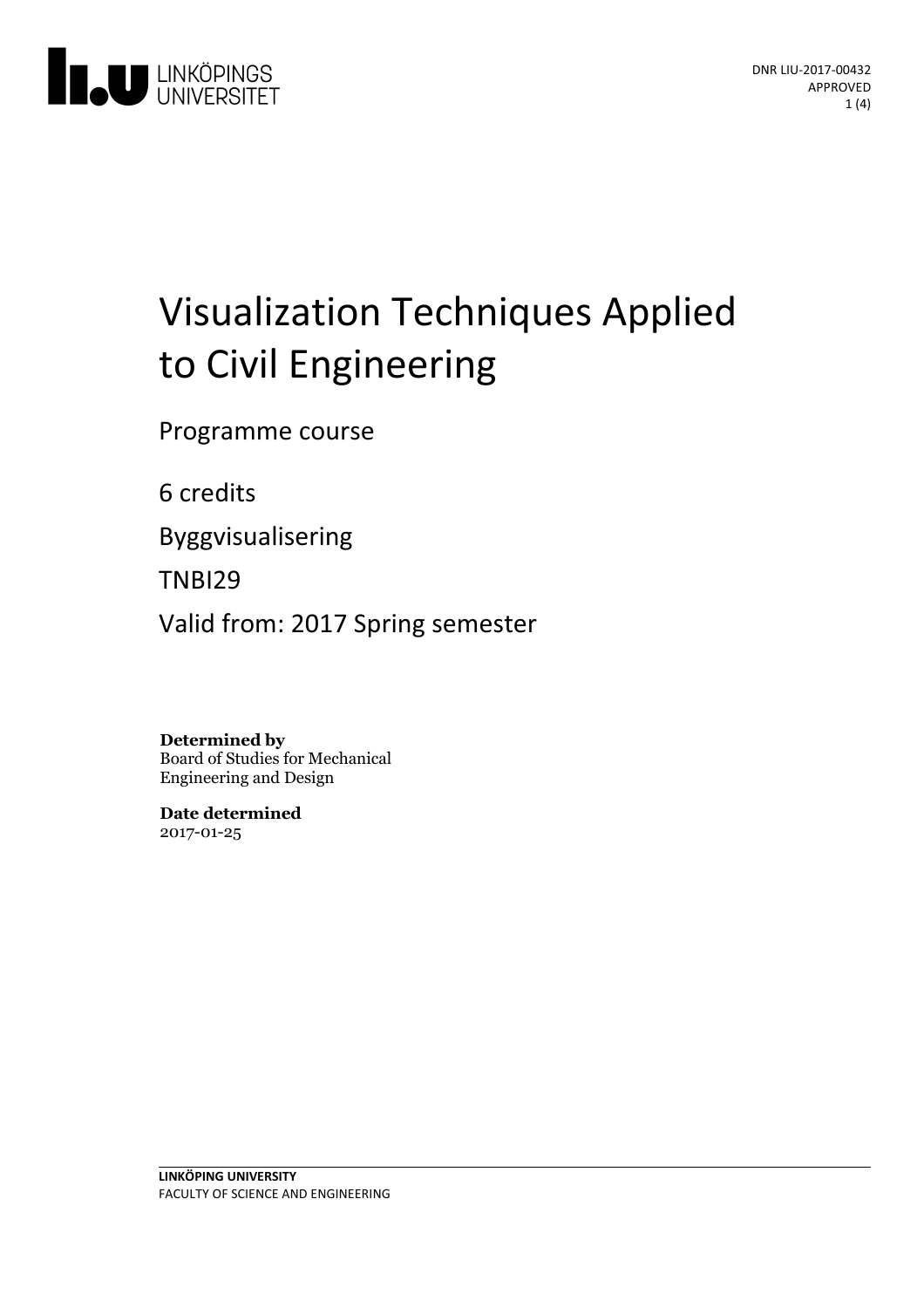# Main field of study

Civil Engineering, Media Technology and Engineering

## Course level

First cycle

## Advancement level

 $G<sub>2</sub>X$ 

# Course offered for

Civil Engineering, B Sc in Engineering

## Entry requirements

Note: Admission requirements for non-programme students usually also include admission requirements for the programme and threshold requirements for progression within the programme, or corresponding.

# Teaching and working methods

Lectures, lab exercises

## Examination

| TEN1 Written exam                              | 2.5 credits $U, 3, 4, 5$ |  |
|------------------------------------------------|--------------------------|--|
| LAB1 Laboratory work                           | 2 credits U.G            |  |
| UPG1 Hand in assignment and short presentation | 1.5 credits $U, G$       |  |

## Grades

Four-grade scale, LiU, U, 3, 4, 5

#### Department

Institutionen för teknik och naturvetenskap

#### Director of Studies or equivalent Dag Haugum

Examiner Patric Ljung

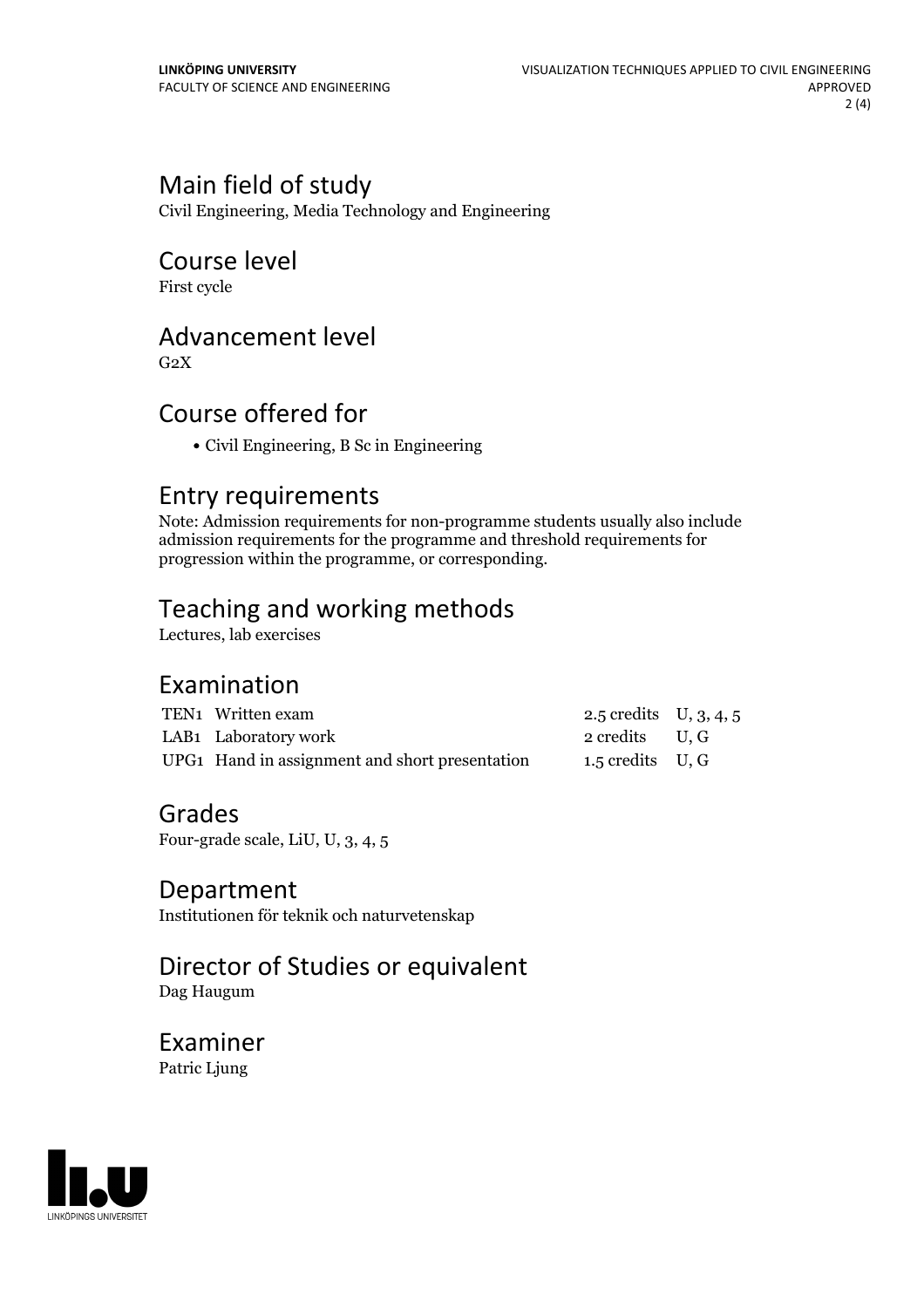# Course website and other links

<http://www2.itn.liu.se/utbildning/kurs/index.html?coursecode=TNBI29>

# Education components

Preliminary scheduled hours: 42 h Recommended self-study hours: 118 h

# Course literature

#### **Additional literature**

**Books**

Brian L. Smith, (2006) *Architectural Visualization* ISBN: 978-1-59059-557-2

#### **Compendia**

M. Pääbo, Föreläsningsanteckningar i Byggvisualisering